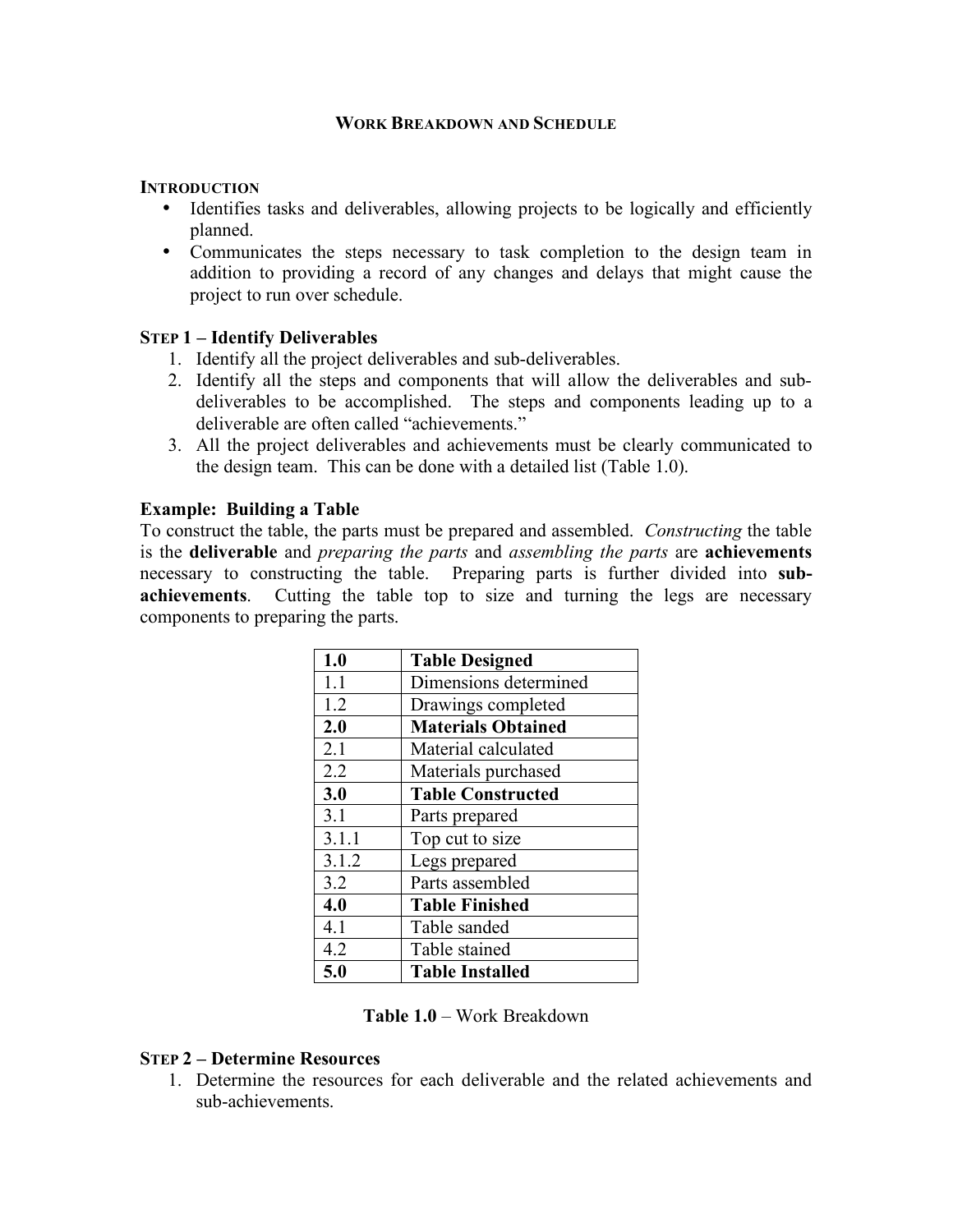- 2. Resources might include the following:
	- a. Human resources.
		- How many man hours are available? Consider the specific knowledge and skills of the members of the design team or other individuals who might be consulted.
	- b. Equipment resources.
		- Are all necessary tools and technology available?
	- c. Materials and supplies.
		- Will materials and supplies have to be sourced from distant suppliers? Do materials need to be tested before construction can be commenced?
	- d. Space and facility requirements.
		- Will an alternate location be necessary?
	- e. Special requirements.
- 3. Expand the Work Breakdown table to include the resource requirements.

# **STEP 3 – Determine the Critical Path**

The critical path is the shortest period of time in which the project can be completed. Determining the critical path requires that the dependencies or relationships between deliverables and achievements be analyzed.

- 1. Determine which deliverables and achievements are necessary steps to complete the project.
- 2. Establish precedence or dependencies among the identified steps. For example, turning the legs might be given precedence over cutting the table top because it requires a lathe which is not immediately available to the design team. Staining the table top is dependent on it being sanded, but the design team could decide to begin sanding the table top before the table is assembled.
- 3. Based on precedence and dependencies of the steps, make an outline of how the deliverables will be completed. This should include the amount of time allotted to each achievement and sub-achievement.
- 4. Make a Work Breakdown Schedule (Table 2.0) including a Gantt chart (See Project Management, in this toolbox). List all the project tasks in the order of precedence. For each task indicate the following:
	- a. Start date.
	- b. End date.
	- c. Potential difficulties.
	- d. Dependencies.
	- e. Name of the person(s) responsible for completing the task.
- 5. Before finalizing the schedule, calculate the effort required by each member of the design team to complete their assigned tasks. If one member is over allocated, the project is at risk of running over schedule.
- 6. Keep track of all revisions made to the Work Breakdown Schedule.